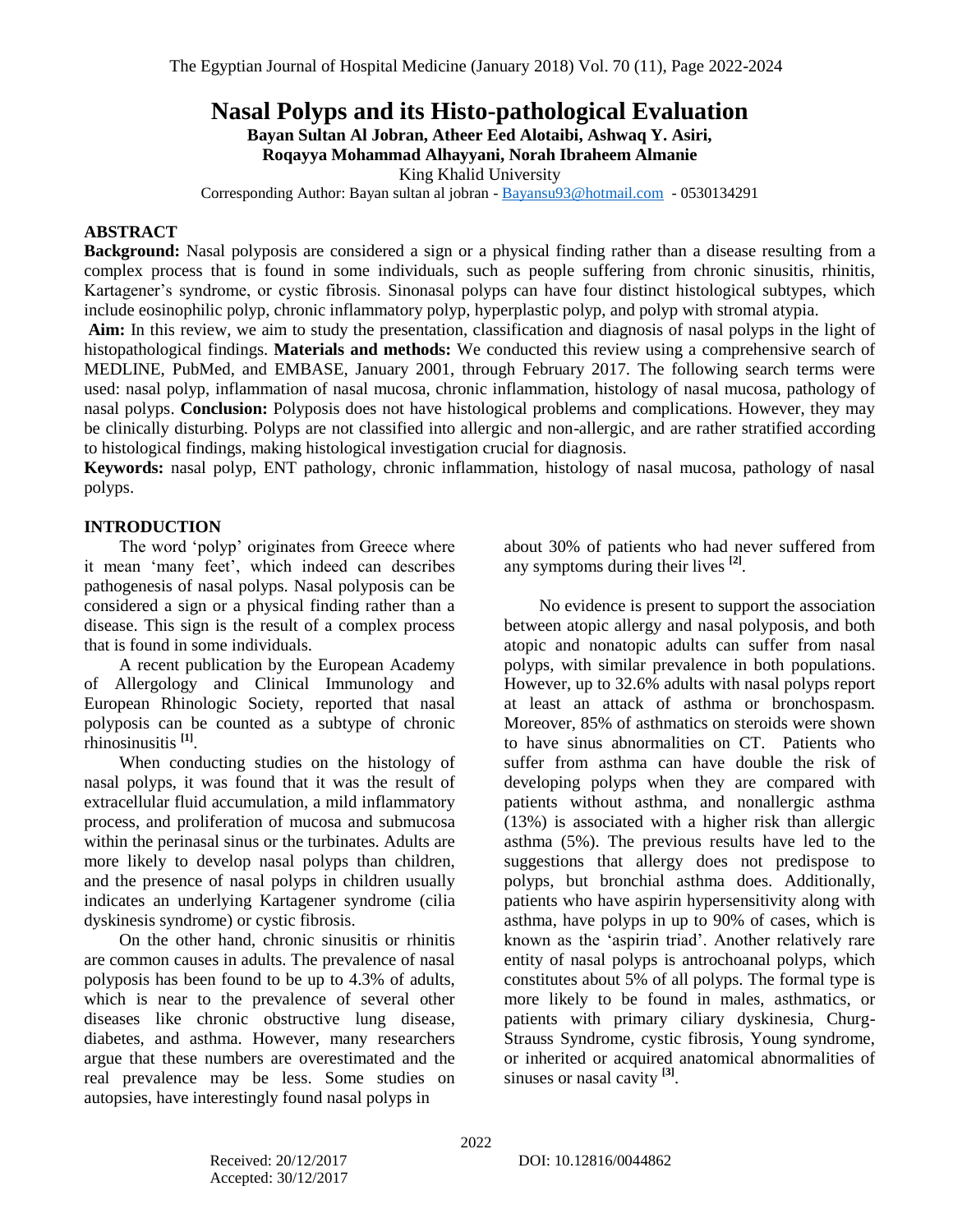# **Clinical Features**

 Many cases of chronic rhinosinusitis are either asymptomatic, or manifest with non-specific signs and symptoms like fatigue, headache, and/or pain in the facial area. Other manifestations can include progressive nasal congestion, and watery/purulent nasal discharge. In cases of complete nasal occlusion, a nasal timbre of the voice, and hyposmia are usually present. The presence of the previous signs and symptoms for more than twelve weeks make the diagnosis of chronic rhinosinusitis **[4]** .

Polyps are usually gelatinous, round-shaped, smooth structures that originate from the middle meatus or the ethmoid sinuses. They can be easily found when performing a frontal rhinoscopic examination. Edema is often present in the nasal mucosa making it hyperemic. However, a posterior rhinoscopy will be needed to detect polyps' origin. The pharynx may contain mucus/purulent drip. Most polyps were found to originate from the clefts mucosa, ostia mucosa, and ostiomeatal complex recesses **[5]** .

The usual method to diagnose nasal polyps is classic radiography. However, it is recommended to convert management to make coronal CT the first step. It was found that staging of polyps with CT will help to assess the severity of inflammation and damage to the sinuses. Moreover, CT provides a more accurate view of the sinuses. CT of the perinasal sinuses is required before any surgery **[6]** .

## **SINONASAL MUCOSA**

As we mentioned earlier, the ethmoidal region and the middle meatus give raise to most nasal polyps. Normally, respiratory epithelium lines the sinonasal tract. The epithelium includes pseudostratified, ciliated columnar cell epithelium with interspersed goblet cells, and metaplastic squamous cell epithelium, which is always found in any normal epithelium. Some metaplastic areas have also been found to be present in the nasal polyps, and can rarely be found along with dysplastic areas **[7]** .

Using histological evidence, the claim that the pituitary gland secretes nasal discharge has been denied. Since then, the nasal cavity epithelium has been called the Schneiderian membrane. The Schneiderian membrane constitutes histologically of a normal pseudostratified, columnar, and ciliated respiratory epithelium. When comparing the histology of the nasal cavity to the histology of paranasal sinuses, several differences exist. These differences include the thin, less specialized appearance of the mucosa of paranasal sinuses, which have relatively few goblet cells and cilia. In addition, the lamina propria of paranasal sinuses contain a fewer number of seromucinous glands.

All these differences may be the reason behind the relatively weaker resistance of sinuses when encountering infections as compared to the nasal cavity **[8]** .

## **GROSS APPEARANCE**

Polyps are usually described as lobular, mobile swelling that have a soft consistency. Also, they are usually shiny with a translucent pink appearance. Polyps have a pale, moist cut surface that may be red in cases of highly vascular polyps. Nasal polyps are different from sinonasal inverted papillomas by being translucent, and without corrugation of their surfaces. The size of a polyp can vary widely, with most polyps being about 2-3 cm. In some cases, polyps are found in groups, with larger size and sometimes enlarging nose. A subtype of polyps is antrochoanal polyps is usually found in children with larger sizes that may cause the polyp to bulge via the posterior choana into the nasopharynx **[9]** .

## **HISTOLOGICAL STRUCTURE**

 Sinonasal polyps have four distinct histological subtypes. Although may seem academic, this classification is essential to rule out a neoplastic cause. The most common type of polyps is allergic, edematous, and eosinophilic polyp. The next most common type is polyps with chronic inflammation confirmed histologically. The third type can histologically look very similar to the first type. However, it also has seromucinous glands hyperplasia. Sometimes this subtype is wrongly diagnosed as an adenoma. The fourth type, which is relatively rare, constitutes of stromal atypia. Many cases actually have combinations of one or more of these histological types. This may be explained by the relation between polyps and different predisposing factors **[5]** .

#### **Edematous, Eosinophilic (Allergic) Polyp**

 This is considered the most common histological types and is found in up to 86% of cases. It is characterized by the following:

1) pronounced hyperplasia of goblet cells;

2) thick basement membrane with hyalinization;

3) the presence of eosinophils and mast cells in the stroma; and 4) edematous stroma. Stroma of these polyps will also have fibroblasts, inflammatory cells, and fluid that create pseudocystic spaces. Inflammatory cells are usually present in moderate